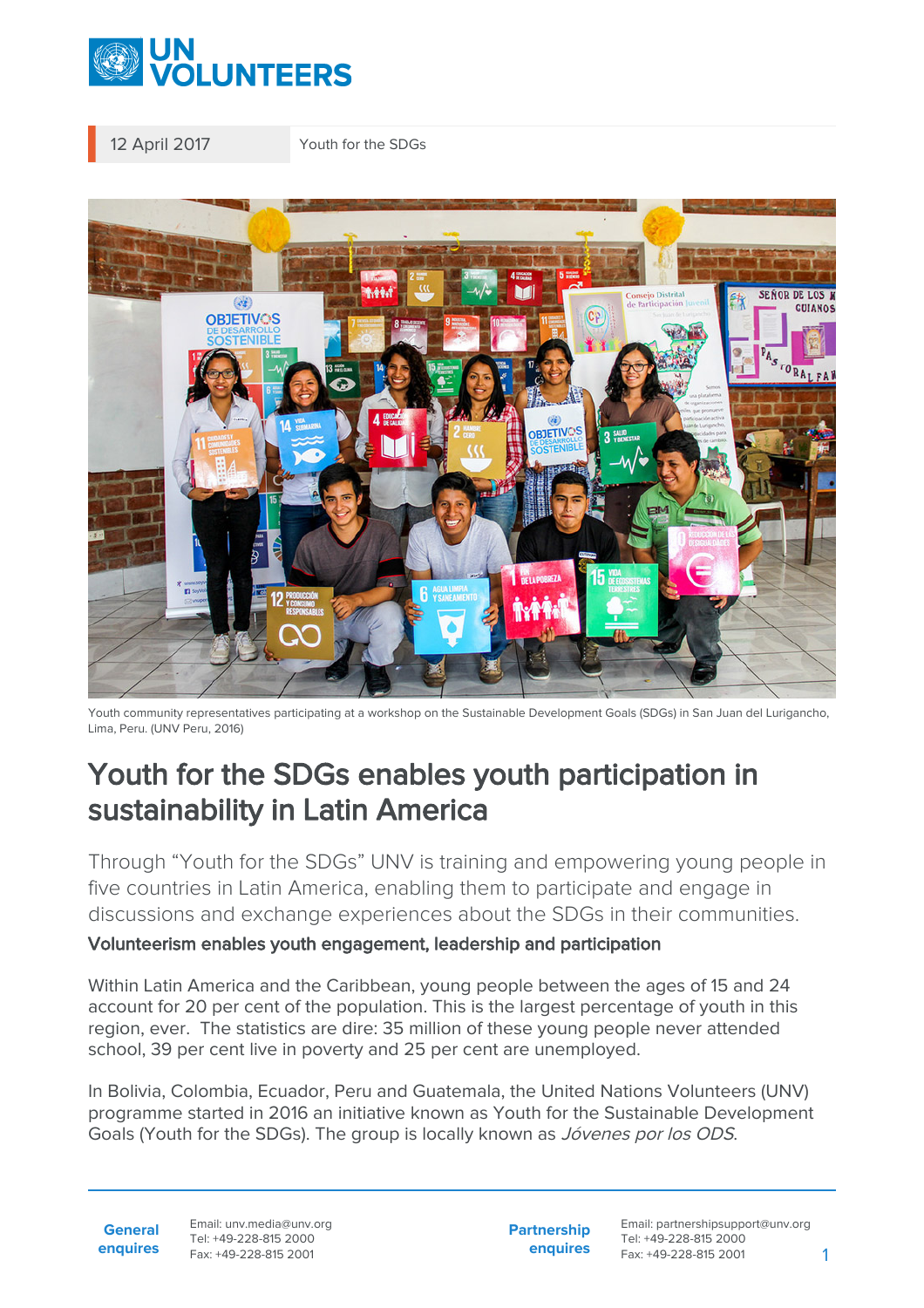

 Positioning youth as agents of change, Youth for the SDGs trains representatives of youth volunteer organizations and empowers them to participate in discussions and events surrounding the SDGs within their communities.

In line with the 2030 Agenda for sustainable development, these workshops offer "valuable opportunities for youth engagement, leadership and participation… while also allowing young people to acquire skills, build their capacities and increase their employability," says Marcela Artica, UNV Regional Project Coordinator.

## Empowering youth leaders and enabling youth networking

Through UNV collaboration with youth volunteer organizations, the project created an SDG toolkit for each of the five countries. These toolkits are equipped with the tools and knowledge needed to create and run national Youth for SDG workshops. These workshops focus on localizing SDGs, training youth, and allowing young people to provide unique contributions to local development.

In the beginning, the project only deployed five UN Youth Volunteers (one for each country) and one UN Volunteer specialist. The workshops quickly cascaded as attendees created their own replica workshops in other communities. For each person who attended the original workshop, at least 30 additional people were trained in subsequent workshops.

In the first Regional Meeting of Youth Volunteer Networks in Latin America in August 2016, 155 youth participants from Ecuador, Colombia, Bolivia, Mexico, Peru, and Guatemala came together to exchange their experiences and discuss sustainable development.

The initiative doesn't just offer young people a voice, it creates and empowers youth leaders. Over time, those empowered by the original workshops will run even more, and increasing numbers of young people will be enabled to participate and find that they have a voice in their community.

## Impact: triggering a cascade effect

Through the Youth for the SDGs programme, UNV promoted the role of local communities in delivering on the SDGs through volunteerism. It has managed to bring communities together and enabled participation. As Youth for the SDGs gained traction, more and more replica workshops are occurring.

As of November 2016, 2,975 young people had been reached through the Youth for the SDGs initiative. This included 38 workshops and 75 replica workshops. Each day, the number of those involved with Youth for the SDGs continues to rise. In January 2017, in Lima, Peru, four additional workshops were convened with more than 150 participants.

For Marcela Artica, UNV Regional Project Coordinator, the Youth for the SDGs is a powerful

**General enquires** **Partnership enquires**